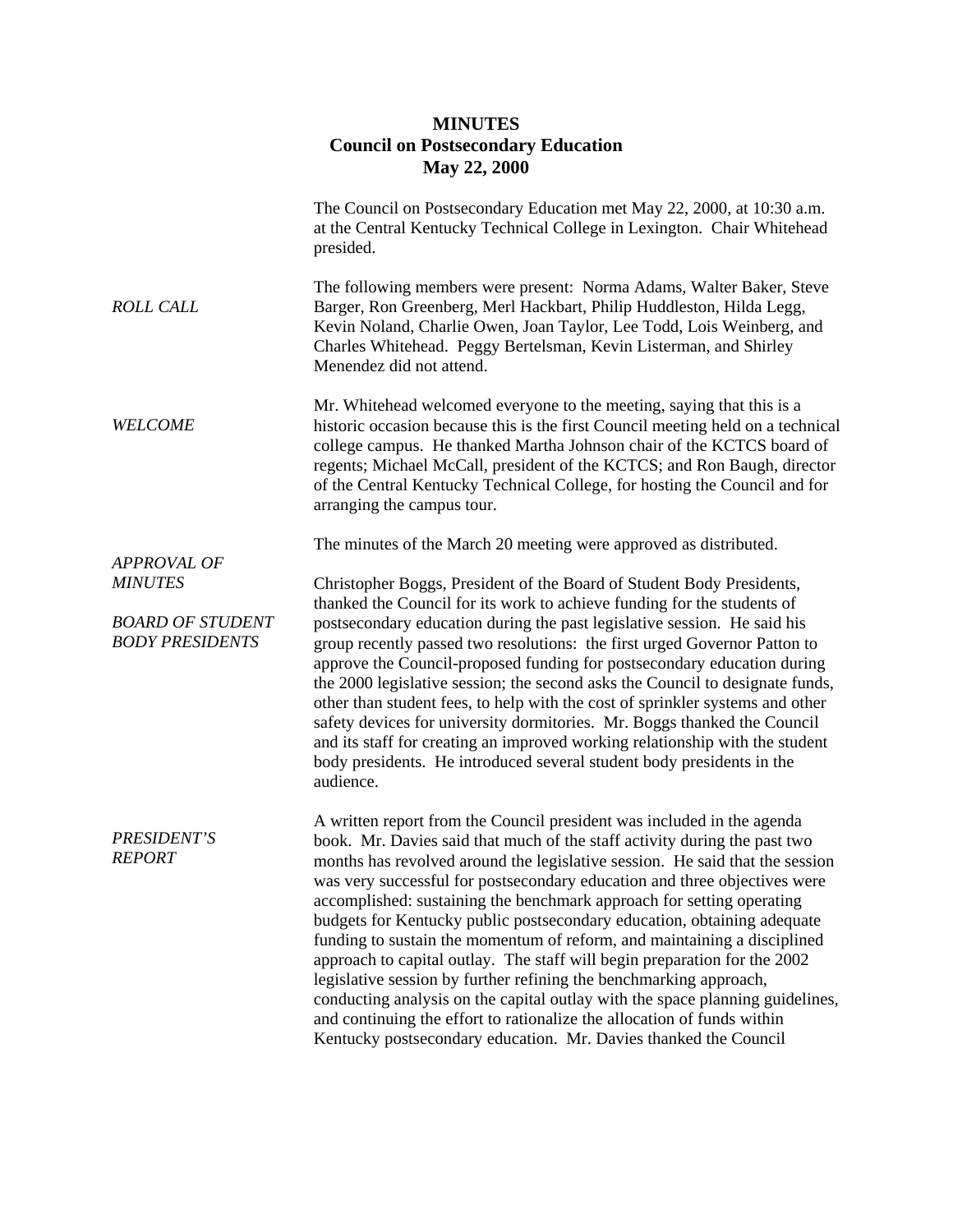members for their help during the session and thanked Governor Patton and the General Assembly for their support.

Mr. Davies announced several staff changes. Norma Northern has left the Council staff to become the chief finance officer of the Kentucky Commonwealth Virtual University. The virtual university also has appointed Milton Skeen as a finance manager, Nita Adams to assist with the KCVU Call Center, and Randolph Hollingsworth as a special projects manager. Dr. Hollingsworth is a faculty member at Lexington Community College and is taking a year's leave to work with the KCVU on faculty issues and instruction. Effective June 1, Cheryl King will begin a joint appointment, serving as the Council's associate vice president for adult education and the commissioner of the Department for Adult Education and Literacy with the Cabinet for Workforce Development.

Mr. Davies announced that Debbie McGuffey will retire May 31. He read a resolution thanking her for 14 years of service.

MOTION: Mr. Barger moved that the resolution be adopted. Ms. Weinberg seconded the motion.

VOTE: The motion passed.

Mr. Davies said that Ken Walker will leave the Council staff May 31 to become the vice president for finance of the Kentucky Community and Technical College System. He read a resolution thanking Mr. Walker for his 24 years of service to the Council.

MOTION: Mr. Barger moved that the resolution be adopted. Ms. Weinberg seconded the motion.

VOTE: The motion passed.

Mr. Davies noted that the 2000 General Assembly authorized the creation of a new community technical college in northern Kentucky and that Northern Kentucky University was a strong supporter. During discussions with the presidents of KCTCS and NKU, there was agreement that the Council would develop ways to protect NKU's funding against enrollment losses should any occur. These discussions will continue. A proposal will be presented to the Council at a future meeting.

Mr. Davies said that the staff has received initial institutional responses to the program productivity review. He said discussions about the responses will begin with the universities. Reports and possible actions will be brought to the Council in July and November and in January 2001.

Mr. Davies said that the staff continues to work with the universities and the KCTCS on a statewide engineering strategy and hopes to bring a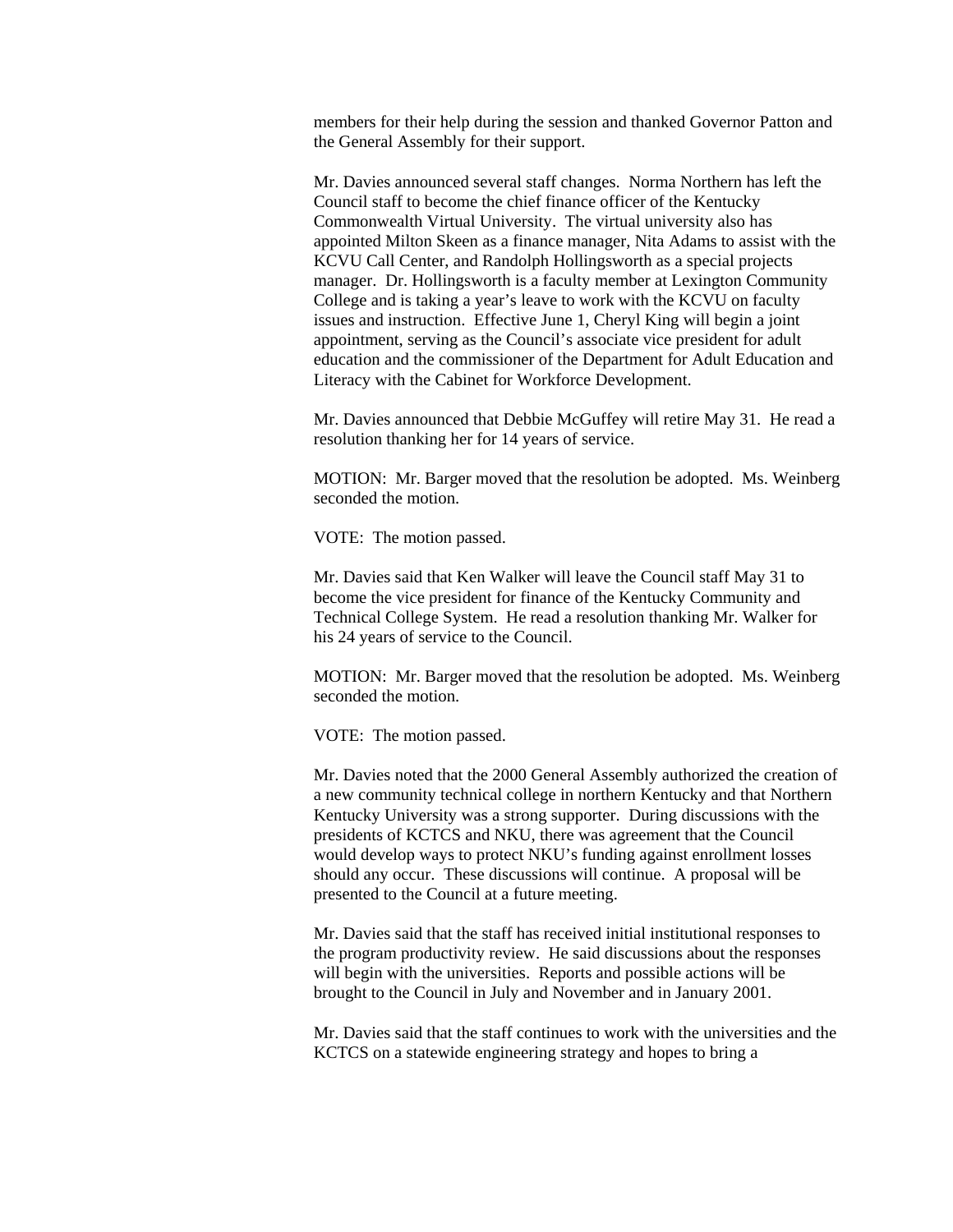|                                                                                                | document signed by all the presidents for consideration at the July Council<br>meeting.                                                                                                                                                                                                                                                                                                                                                                                                                                                                                                                                                                                                                                                                                                                                                                                                                                                                                                                                                                                                                                                            |
|------------------------------------------------------------------------------------------------|----------------------------------------------------------------------------------------------------------------------------------------------------------------------------------------------------------------------------------------------------------------------------------------------------------------------------------------------------------------------------------------------------------------------------------------------------------------------------------------------------------------------------------------------------------------------------------------------------------------------------------------------------------------------------------------------------------------------------------------------------------------------------------------------------------------------------------------------------------------------------------------------------------------------------------------------------------------------------------------------------------------------------------------------------------------------------------------------------------------------------------------------------|
| <b>FACULTY AND STAFF</b><br><b>TUITION WAIVER</b><br><b>PROGRAM</b>                            | RECOMMENDATION: That the Faculty and Staff Tuition Waiver<br>Program policy be amended.                                                                                                                                                                                                                                                                                                                                                                                                                                                                                                                                                                                                                                                                                                                                                                                                                                                                                                                                                                                                                                                            |
|                                                                                                | Mr. Davies said that the 2000 General Assembly extended the Faculty and<br>Staff Tuition Waiver Program to regular full-time employees of state or<br>locally operated secondary area technology centers. Passage of this<br>recommendation would include those employees in the Council's policy.                                                                                                                                                                                                                                                                                                                                                                                                                                                                                                                                                                                                                                                                                                                                                                                                                                                 |
|                                                                                                | MOTION: Mr. Barger moved that the recommendation be approved. Ms.<br>Weinberg seconded the motion.                                                                                                                                                                                                                                                                                                                                                                                                                                                                                                                                                                                                                                                                                                                                                                                                                                                                                                                                                                                                                                                 |
|                                                                                                | VOTE: The motion passed.                                                                                                                                                                                                                                                                                                                                                                                                                                                                                                                                                                                                                                                                                                                                                                                                                                                                                                                                                                                                                                                                                                                           |
| 2000 GENERAL<br><b>ASSEMBLY</b>                                                                | An information item was included in the agenda book describing the actions<br>of the 2000 General Assembly affecting postsecondary education. The two<br>major bills are Senate Bill 1 and House Bill 572. Senate Bill 1 gives the<br>Council responsibility for adult education policy leadership and for<br>administration of the Adult Education and Literacy Initiative Fund. House<br>Bill 572, the knowledge-based economy package, creates within the Council<br>three new funds: the Research and Development Voucher Fund to support<br>research and development partnerships between small and medium-size<br>companies and Kentucky universities; the Rural Innovation Fund to support<br>small, rural firms in partnerships with Kentucky colleges and universities;<br>and the Kentucky Commercialization Fund to provide seed funding for<br>research. Also, Senate Bill 77 created a Teachers' Professional Growth<br>Fund to provide financial incentives to teachers who pursue professional<br>development and established the Center for Middle School Academic<br>Achievement at an institution to be selected by the Council. |
| <b>KEY INDICATORS OF</b><br><b>PROGRESS TOWARD</b><br><b>POSTSECONDARY</b><br><b>EDUCATION</b> | An information item on the development of key indicators of progress<br>toward postsecondary reform was discussed. Sue Hodges Moore reviewed<br>the timeline for completing the work. In addition to meeting with<br>institutional groups, the staff will have discussions with the P-16 Council<br>and with the Strategic Committee on Postsecondary Education and<br>anticipates bringing a recommendation to the Council before the end of the<br>year.                                                                                                                                                                                                                                                                                                                                                                                                                                                                                                                                                                                                                                                                                         |
| P-16 COUNCIL<br><b>REPORT</b>                                                                  | A report of P-16 Council activities was included in the agenda book. A bill<br>passed by the 2000 General Assembly directed the Council to designate an<br>institution that will create a web-based mathematics test to determine if high<br>school juniors and seniors are well prepared. Mr. Davies said that no funds<br>were appropriated to develop the test, and that the money will be taken from<br>the Council's budget.                                                                                                                                                                                                                                                                                                                                                                                                                                                                                                                                                                                                                                                                                                                  |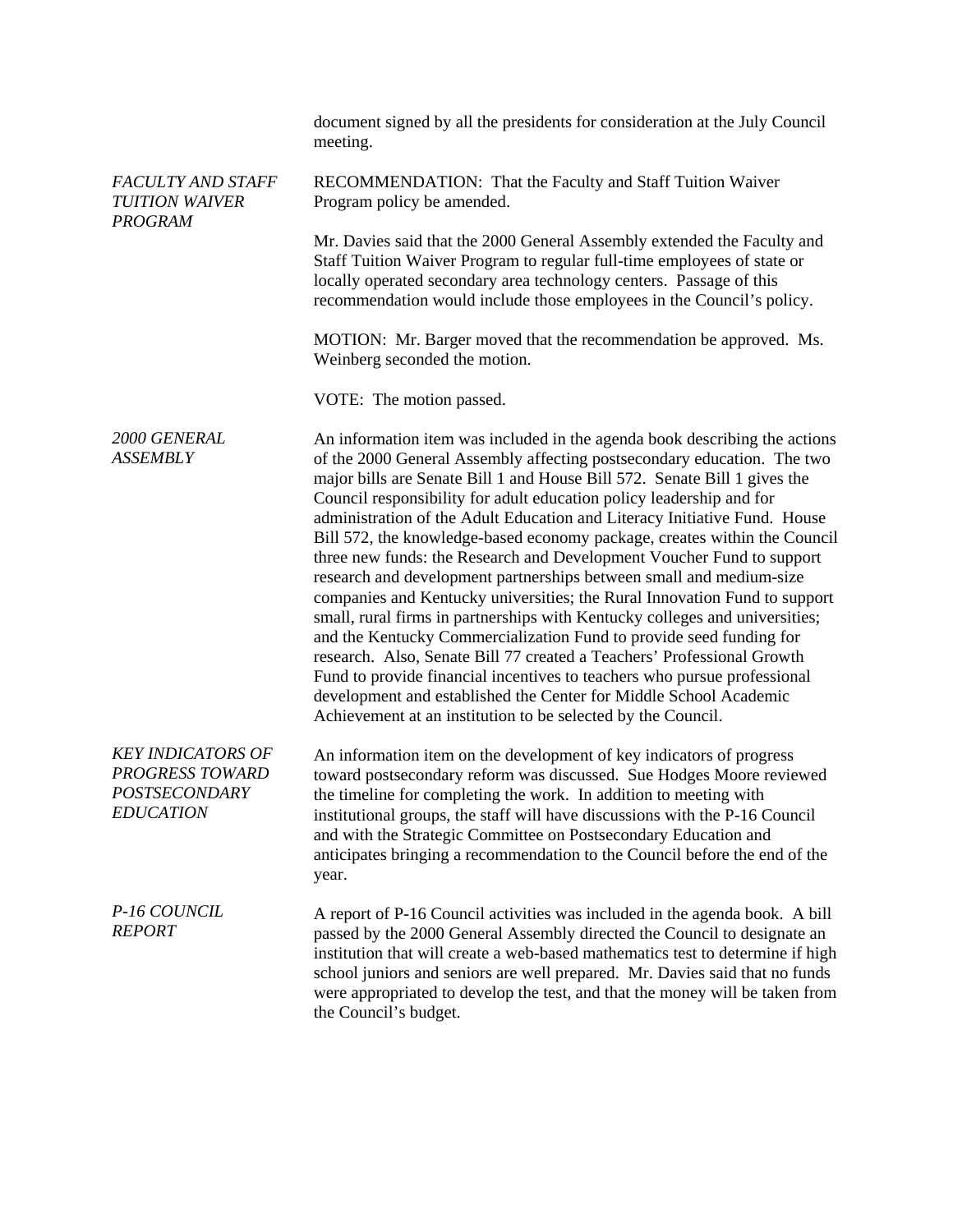| <b>WKU PROGRAM OF</b><br><b>DISTINCTION IN</b>                                             | <b>RECOMMENDATIONS:</b>                                                                                                                                                                                                                                                                                                                                                                                                                         |
|--------------------------------------------------------------------------------------------|-------------------------------------------------------------------------------------------------------------------------------------------------------------------------------------------------------------------------------------------------------------------------------------------------------------------------------------------------------------------------------------------------------------------------------------------------|
| <b>JOURNALISM</b>                                                                          | That the Council approve the Center for 21 <sup>st</sup> Century Media as a second<br>٠<br>program of distinction at Western Kentucky University.                                                                                                                                                                                                                                                                                               |
|                                                                                            | That the Council award \$500,000 to Western Kentucky University from<br>$\bullet$<br>the Regional University Excellence Trust Fund to support creation of<br>the Center.                                                                                                                                                                                                                                                                        |
|                                                                                            | Representatives of Western gave a presentation on the program of<br>distinction.                                                                                                                                                                                                                                                                                                                                                                |
|                                                                                            | MOTION: Mr. Barger moved that the recommendations be approved. Ms.<br>Weinberg seconded the motion.                                                                                                                                                                                                                                                                                                                                             |
|                                                                                            | VOTE: The motion passed.                                                                                                                                                                                                                                                                                                                                                                                                                        |
| NKU PROGRAM OF<br><b>DISTINCTION</b>                                                       | Representatives of Northern Kentucky University gave a presentation on the<br>status of its program of distinction, the Center for Integrative Natural<br>Science and Mathematics.                                                                                                                                                                                                                                                              |
| <b>NOMINATIONS FOR</b><br><b>EARLY CHILDHOOD</b><br><b>DEVELOPMENT</b><br><b>AUTHORITY</b> | RECOMMENDATION: That the Council nominate the following for<br>appointment to the Early Childhood Development Authority: Paul Epstein,<br>Professor of Education, Transylvania University; Colleen Mendel,<br>Executive Director, Training and Technical Assistance Services, Western<br>Kentucky University; and Victoria Molfese, Ashland/Nystrand Chair,<br>Department of Early and Middle Childhood Education, University of<br>Louisville. |
|                                                                                            | Mr. Davies said that House Bill 706 requires the Council to submit three<br>names to the Governor for his consideration in making appointments to the<br>Early Childhood Development Authority, the body responsible for<br>implementing the Governor's KIDS NOW initiative.                                                                                                                                                                    |
|                                                                                            | MOTION: Mr. Barger moved that the recommendation be approved. Mr.<br>Huddleston seconded the motion.                                                                                                                                                                                                                                                                                                                                            |
|                                                                                            | VOTE: The motion passed.                                                                                                                                                                                                                                                                                                                                                                                                                        |
| <b>KCVU REPORT</b>                                                                         | Norma Northern gave a report on activities of the Kentucky Commonwealth<br>Virtual University. Miko Pattie recently received the Outstanding Alumnus<br>Award from the University of Kentucky's College of Communications and<br>Information Studies. Information was provided on the first international<br>virtual education executives summit held in April.                                                                                 |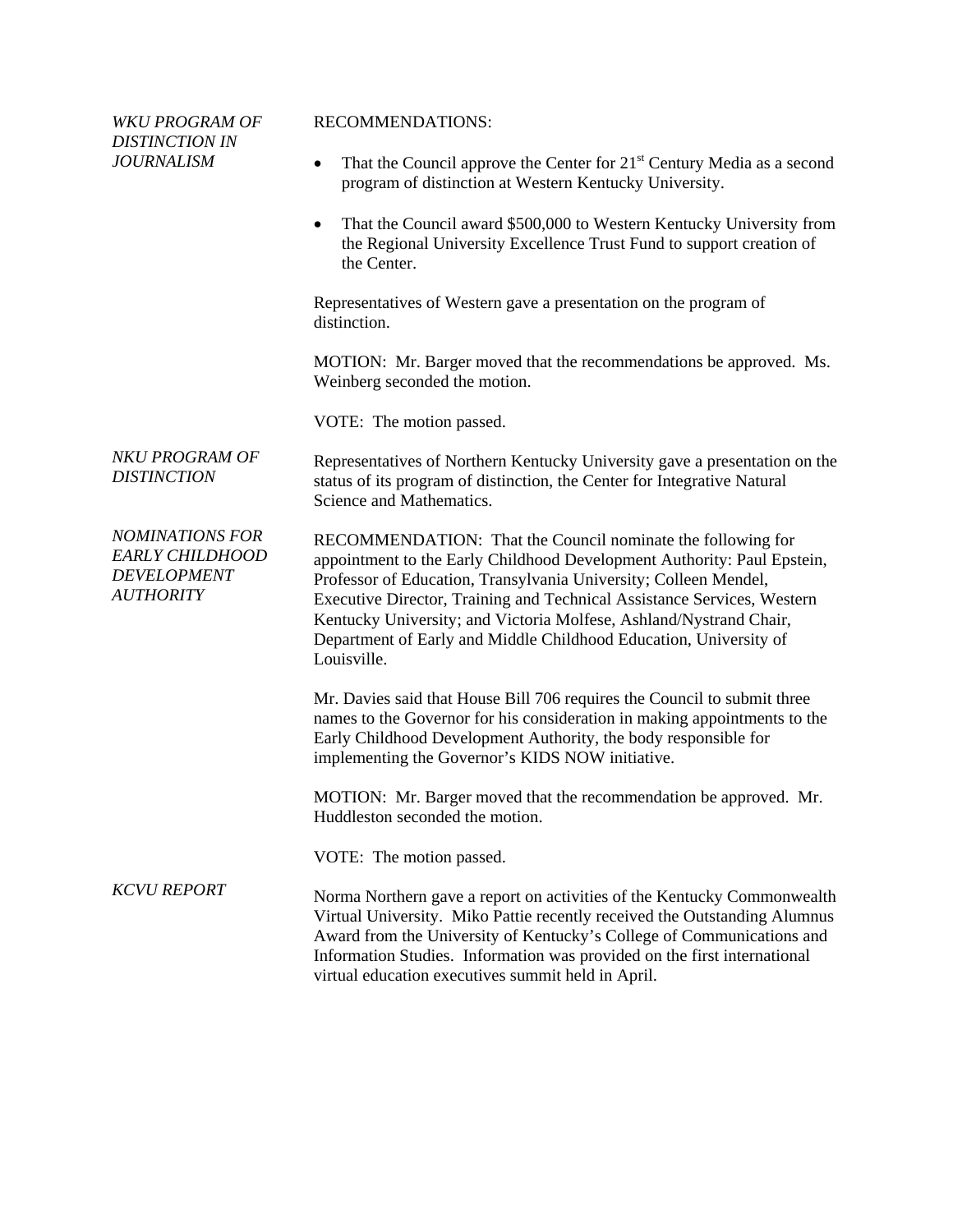Ms. Adams gave the report of the Academic Affairs Committee.

*NEW PROGRAM PROPOSALS* RECOMMENDATION: That the Doctor of Nursing Practice degree program proposed by the University of Kentucky be approved and registered in CIP 51.1608 (Nursing Science-Post R.N.).

> MOTION: Ms. Adams moved that the recommendation be approved. Mr. Hackbart seconded the motion.

VOTE: The motion passed.

RECOMMENDATION: That the following Associate in Applied Technology programs be provisionally approved for the corresponding eight technical colleges:

- Business and Office Technology (CIP 52.0402) Northern Kentucky Technical College
- Culinary Arts (CIP 20.0402) Bowling Green Technical College.
- Industrial Maintenance Technology (CIP 47.0303) Hazard Technical College
- Machine Tool Technology (CIP 48.0503) Madisonville Technical College
- Machine Tool Technology (CIP 48.0503) Owensboro Technical College
- Machine Tool Technology (CIP 48.0503) Rowan Technical College
- Medical Laboratory Technology (CIP 51.1004) Cumberland Valley Technical College
- Welding Technology (CIP 48.0508) Jefferson Technical College

Each program is recommended for provisional approval contingent on approval by the Council on Occupational Education. The KCTCS board of regents will consider degree programs at technical colleges in the future.

MOTION: Ms. Legg moved that the programs be approved. Ms. Weinberg seconded the motion.

Mr. Barger asked the institutions to expedite development of articulation agreements to provide easy transfer of technical degree programs to fouryear institutions.

VOTE: The motion passed.

Ms. Adams announced that the Bachelor of Health Science in Diagnostic Imaging Sciences proposed by the University of Louisville was withdrawn from the agenda at the request of the institution.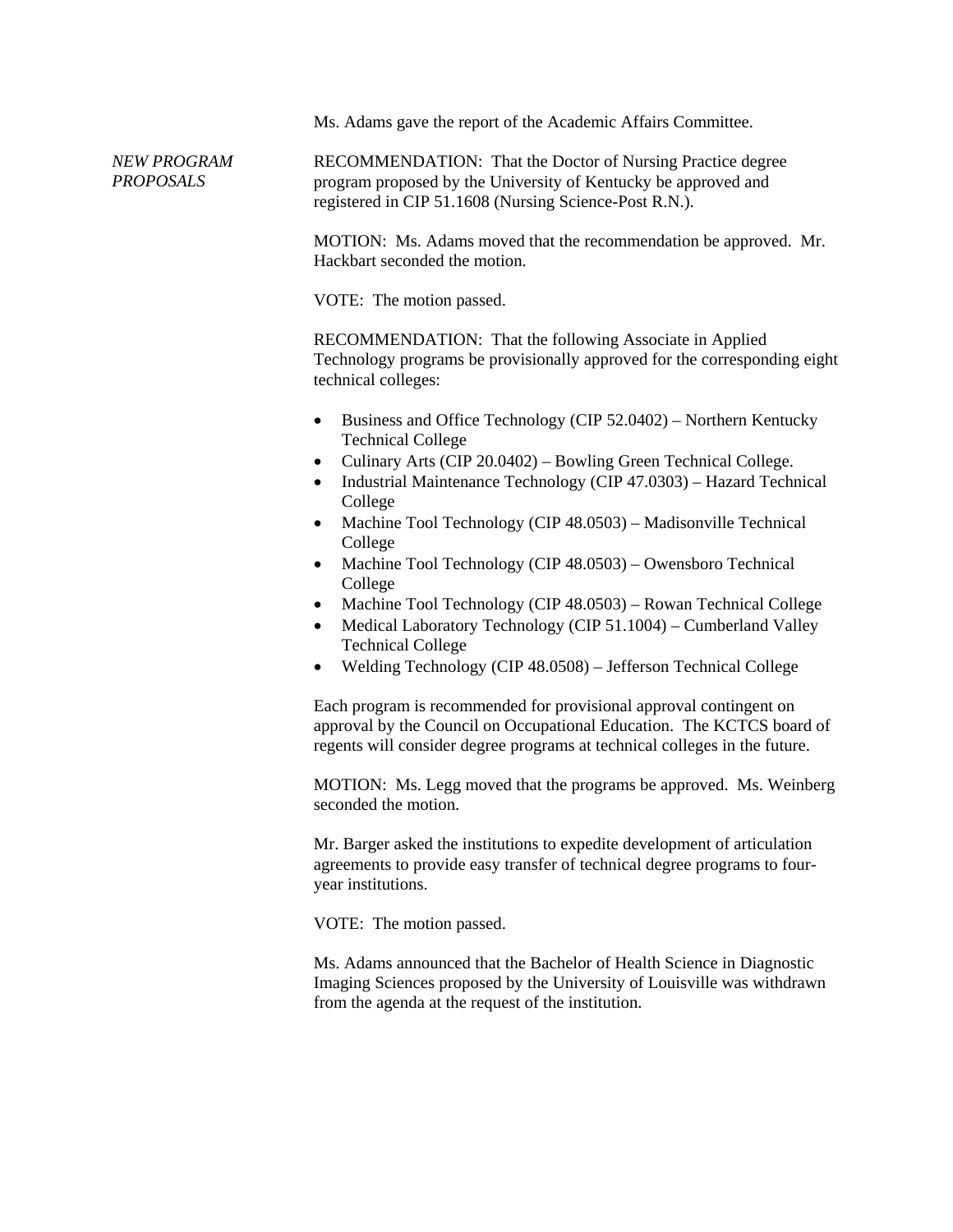|                                                           | Mr. Baker presented the report of the Finance Committee.                                                                                                                                                                                                                                                                                                                                                                                                            |
|-----------------------------------------------------------|---------------------------------------------------------------------------------------------------------------------------------------------------------------------------------------------------------------------------------------------------------------------------------------------------------------------------------------------------------------------------------------------------------------------------------------------------------------------|
| <b>KEES</b><br><b>ADMINISTRATIVE</b><br><b>REGULATION</b> | RECOMMENDATION: That the Council approve the proposed<br>amendment to the administrative regulation titled 13 KAR 2:090. Kentucky<br>Educational Excellence Scholarships and file the administrative regulation<br>with the Legislative Research Commission in accordance with the statutory<br>requirements in KRS Chapter 13A.                                                                                                                                    |
|                                                           | The proposed amendment makes technical changes prescribed by Senate<br>Bill 125 enacted by the 2000 General Assembly, adds academic common<br>market institutions prescribed by House Bill 462, and allows expansion of<br>the 1998-99 and 1999-2000 provision that required using the 1997-98 grade<br>scale in determining KEES awards. Grade scale decisions will be made by<br>each high school consistent with KERA's emphasis upon local decision-<br>making. |
|                                                           | MOTION: Mr. Baker moved that the recommendation be approved. Mr.<br>Hackbart seconded the motion.                                                                                                                                                                                                                                                                                                                                                                   |
|                                                           | VOTE: The motion passed.                                                                                                                                                                                                                                                                                                                                                                                                                                            |
| UK SWINE FACILITY<br><b>IN PRINCETON</b>                  | RECOMMENDATION: That the Council approve the University of<br>Kentucky's request for a \$1,741,000 capital project from agency funds and<br>federal funds to construct a swine facility at the experimental station in<br>Princeton, Kentucky.                                                                                                                                                                                                                      |
|                                                           | MOTION: Ms. Legg moved that the recommendation be approved. Mr.<br>Barger seconded the motion.                                                                                                                                                                                                                                                                                                                                                                      |
|                                                           | VOTE: The motion passed.                                                                                                                                                                                                                                                                                                                                                                                                                                            |
| <b>TRUST FUND</b><br><b>GUIDELINES</b>                    | RECOMMENDATION: That the Council staff review the trust fund<br>guidelines and recommend necessary revisions at the July Finance<br>Committee meeting.                                                                                                                                                                                                                                                                                                              |
|                                                           | MOTION: Mr. Baker moved that the recommendation be approved. Mr.<br>Hackbart seconded the motion.                                                                                                                                                                                                                                                                                                                                                                   |
|                                                           | Mr. Hackbart said that two years ago the Council adopted guidelines to be<br>used in allocating 1998-2000 incentive trust fund money. The basic<br>assumption was that those guidelines would apply to the current biennium,<br>and the Council would reconsider and revise the guidelines as needed after<br>the first two years.                                                                                                                                  |
|                                                           | VOTE: The motion passed.                                                                                                                                                                                                                                                                                                                                                                                                                                            |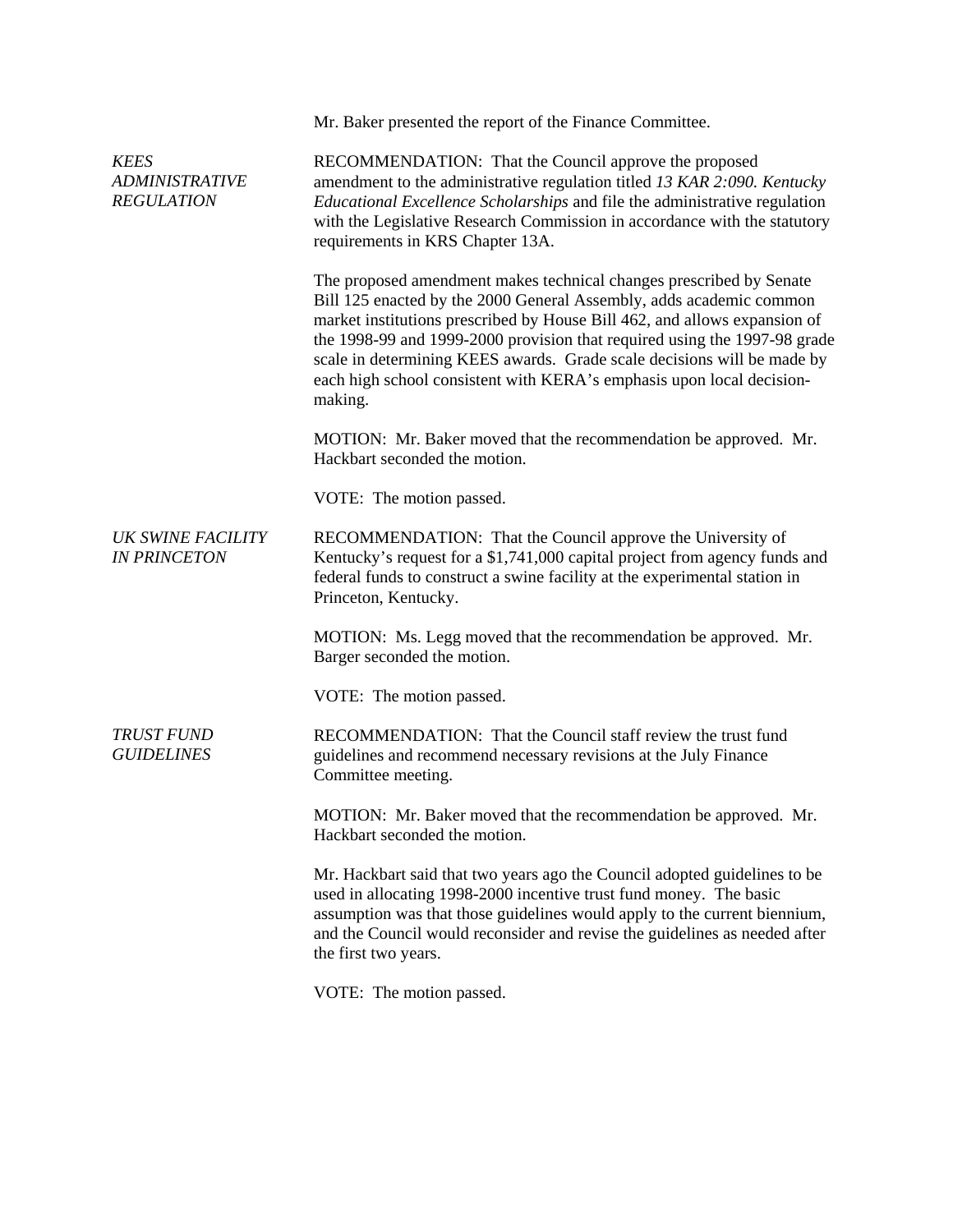| 2000-02 OPERATING<br><b>AND CAPITAL</b><br><b>BUDGET REPORT</b>                                                         | capital budget. Mr. Baker said that everything the Council recommended<br>was adopted both by the Governor and the General Assembly.                                                                                                                                                                                                                                                                                                                                                                                                                                                |
|-------------------------------------------------------------------------------------------------------------------------|-------------------------------------------------------------------------------------------------------------------------------------------------------------------------------------------------------------------------------------------------------------------------------------------------------------------------------------------------------------------------------------------------------------------------------------------------------------------------------------------------------------------------------------------------------------------------------------|
| <b>COMPARISON OF</b><br><b>BENCHMARK</b><br><b>INSTITUTIONS'</b><br><b>FACULTY SALARIES</b><br><b>AND TUITION RATES</b> | Two information items compared faculty salaries and tuition and fees at<br>Kentucky's institutions to those of their benchmark institutions. The data<br>showed that only Eastern Kentucky University's all-ranks average salaries<br>are above the median for its benchmark group. Undergraduate in-state<br>tuition and fees exceed benchmark medians only at Kentucky State<br>University and Lexington Community College. Out-of-state tuition and fees<br>for all Kentucky institutions are below their benchmark medians.                                                     |
| <b>NOMINATING</b><br><b>COMMITTEE REPORT</b>                                                                            | On behalf of the nominating committee, Mr. Barger offered the following<br>recommendation.                                                                                                                                                                                                                                                                                                                                                                                                                                                                                          |
|                                                                                                                         | RECOMMENDATION: That Mr. Whitehead and Ms. Weinberg be re-<br>elected as Council chair and vice chair for the coming year.                                                                                                                                                                                                                                                                                                                                                                                                                                                          |
|                                                                                                                         | MOTION: Mr. Baker moved that the recommendation be approved. Mr.<br>Todd seconded the motion.                                                                                                                                                                                                                                                                                                                                                                                                                                                                                       |
|                                                                                                                         | VOTE: The motion passed.                                                                                                                                                                                                                                                                                                                                                                                                                                                                                                                                                            |
| <b>CLOSING REMARKS</b>                                                                                                  | Mr. Baker said that the Council owes a great deal of gratitude to Mr. Davies<br>for his leadership over the last two years. He said that he cannot recall a<br>single time that postsecondary education has gone to the Governor and the<br>General Assembly and come out with 100 percent of what was<br>recommended. He said that is a great achievement for Kentucky, for each of<br>the institutions, and for the system of postsecondary education. He said that<br>this would not have occurred without the leadership of Mr. Davies for the<br>Council and the Commonwealth. |
| <b>NKU RESOLUTION</b>                                                                                                   | Mr. Davies said that the session was an extraordinary one but money alone<br>does not accomplish reform. He said that we must continue to work on the<br>fundamental issues of getting better: enrolling more students, getting them<br>through the system successfully, and helping Kentucky build a stronger<br>economy so that people live better lives. Those, he said, are the critical<br>measures. He thanked the Council for its expression of support.                                                                                                                     |
|                                                                                                                         | Ms. Weinberg read a resolution adopted by the Northern Kentucky<br>University Board of Regents thanking the members of the Council on<br>Postsecondary Education, Mr. Davies, and the Council staff for their<br>outstanding leadership in advancing postsecondary education and Northern<br>Kentucky University during the 2000 General Assembly session.                                                                                                                                                                                                                          |
|                                                                                                                         | Mr. Whitehead said that the Council is pleased with the outcome of this<br>legislative session but said there is still much to do. He thanked everyone<br>for continued support and hard work.                                                                                                                                                                                                                                                                                                                                                                                      |
| An information item<br>was presented on the<br>2000-02 operating and                                                    |                                                                                                                                                                                                                                                                                                                                                                                                                                                                                                                                                                                     |